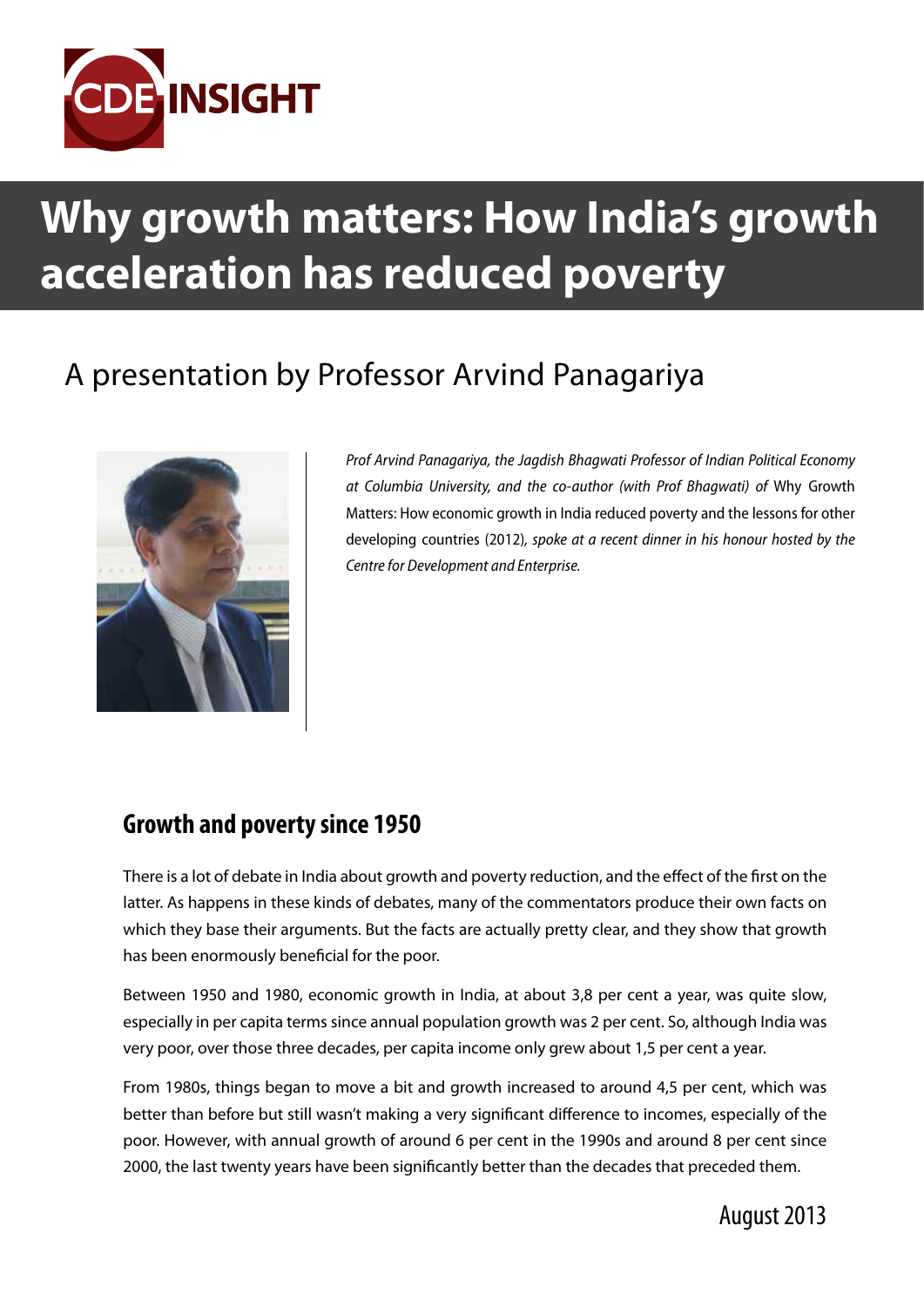

#### **FIGURE 1: GDP at Factor Cost at Constant 2004-05 Prices (Rs. Billion)**

This improved growth performance made an enormous difference to levels of poverty, as shown by surveys of household expenditure dating back to the 1950s.

Between 1950 and 1980, when per capita income growth was less than 1,5 per cent a year, there was absolutely no reduction in poverty. If anything, there was a slight upward trend through the 1950s, '60s, '70s. Essentially what happened is that in years when rains were good, the income of the poor went up; when the weather wasn't as good, the poor ate less.



#### **FIGURE 2: Poverty ratio: 1951-52 to 1973-74** Poverty ratio: 1951-52 to 1973-74

By the start of the 1980s, economists started to write that there was no hope for India with its huge, very poor population. Ironically, this is just when things began to turn around. So, in the 1980s you see poverty beginning to decline. And the rate of improvement increases during the 1990s and again in the 2000s.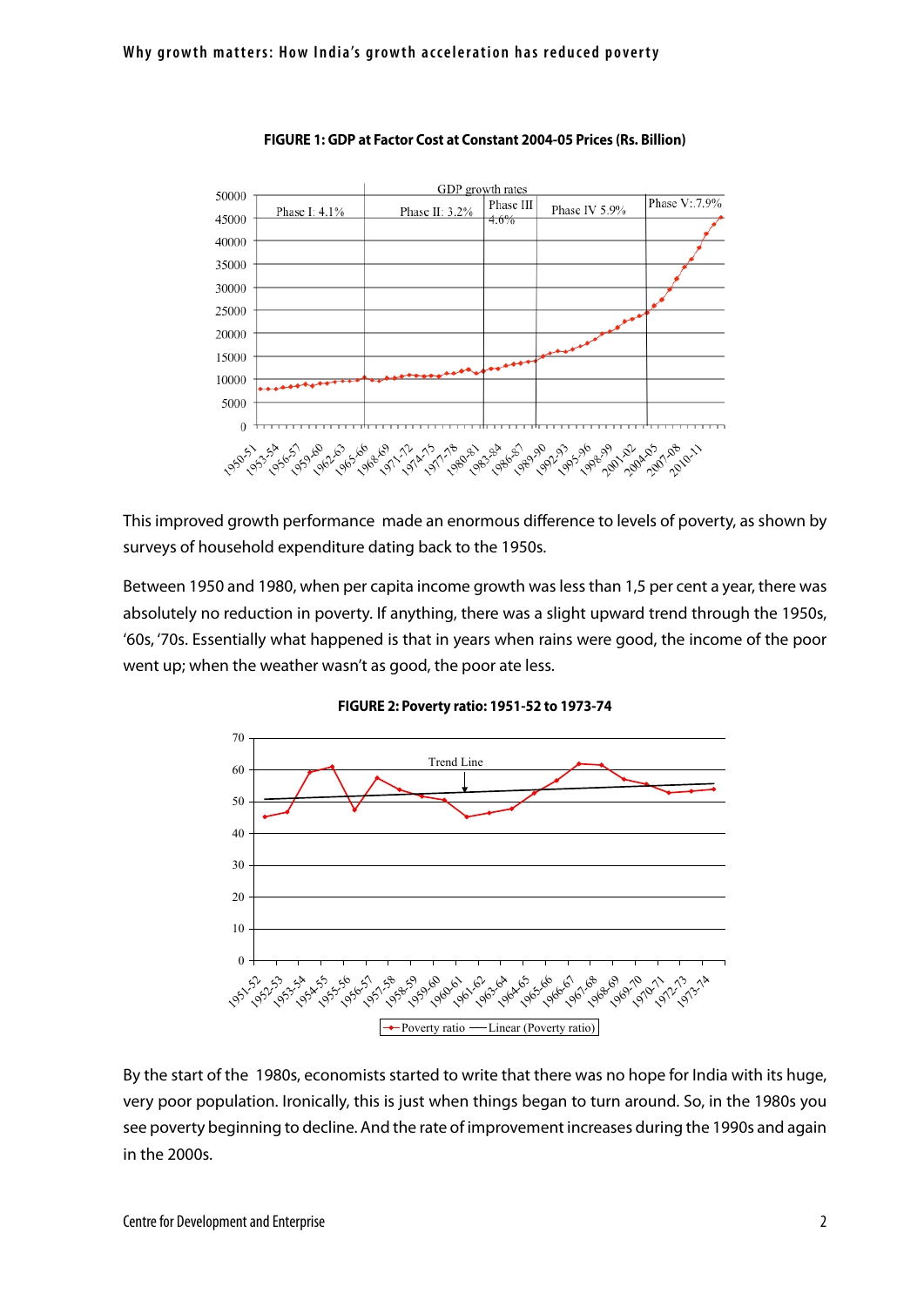### Why growth matters: How India's growth acceleration has reduced poverty

Oddly enough, there remains contentious debate about this in India, with some people insisting that the overall decline of poverty does not necessarily mean that this has happened across all social classes.

India has a long history of disadvantaged castes and tribes, stretching back millennia. The data, however, clearly show that poverty has declined among all the groups. In fact, since 2004-05, poverty is falling faster among disadvantaged groups than among other groups. This means that, although disadvantaged castes and tribes still show higher rates of poverty, the gap in the poverty rates between these groups and the rest of the population is declining. Evidence shows that the wage gaps between disadvantaged groups and other groups are also shrinking. The same is true for the education attainment gap.



**FIGURE 3: Poverty: All Groups**

### **What has driven the decline in poverty?**

So what is the mechanism that accounts for the accelerating fall in poverty? There are two basic forces that we identify in our book.

Firstly, we argue that it is wrong to think of growth as "trickling down" (as sceptics sometimes say). In fact, it operates by pulling people up. Basically, when growth hits 8 or 9 per cent a year, it is not a matter of simply trickling down, but it becomes a forceful mechanism that creates lots of jobs for the poor and the unskilled, and which pulls these people in to gainful employment. On top of that, high growth means that real wages rise. So you get a double benefit that comes from moving people from jobs that pay poorly into jobs that pay better, along with rising wages. Thus, the Indian experience of this coincides with the movement of workers from agriculture to industry and services.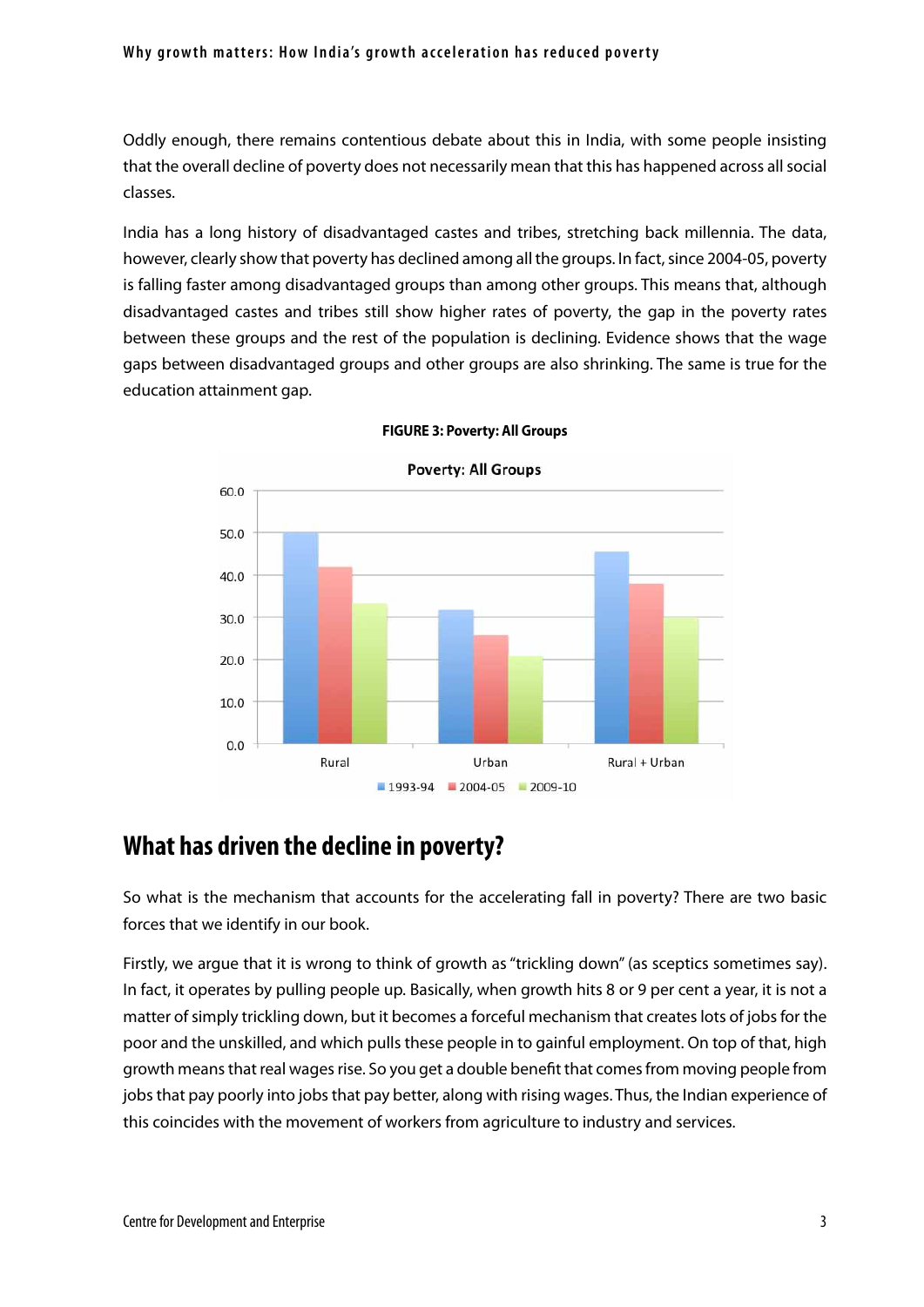The second effect is that once you begin to have some growth, increasing public revenues, which are crucial for redistribution of any sort, become available.

Redistributive policies have been prominent in government thinking since 1950. But when incomes are so low, and when people from whom you want to redistribute are so few in relation to the people to whom you need to redistribute, you really can't get very far this way. Indeed, even if you were to redistribute everything equally, or give everybody at least something, population growth would make this unsustainable. So growth is crucial for redistribution purposes and social programmes and so on. In India we saw that from the moment per capita income growth went up substantially and revenues became available, public spending could increase, as it has done on education. Without growth India couldn't have launched its massive rural employment guarantee scheme either.

### **What about inequality?**

One area of continuing debate relates to inequality, with sceptics saying that growth has been captured by the rich. While there were no dollar billionaires in India in 2000, for example, *Forbes Magazine* reckons there are now 60 of them. So, for the layman it looks like inequality has risen. But actually, what change there is to the Gini coefficient is quite small. Our data suggest, for example, that the level of inequality in rural areas did not change. Urban inequality initially did rise somewhat, then declined again, and then rose again. So overall, for the last twenty years, you see perhaps a slight increase, but nothing very substantial.

In any event, our view is that this is something of a side issue. Poverty rates are what matter, and, as long as those are declining and as long as you're bringing the poor up, even if inequality was rising marginally, that should be tolerable. And all the evidence suggests that this is so. Take, for example, the case of Kerala versus Bihar. India has a large number of states, with 15 large states being home to about 95 per cent of the population. Kerala and Bihar are both large states, but are very different. Kerala is the most unequal state in terms of income distribution, but it also has the lowest proportion of its population that is poor in the entire country. Bihar, at the other extreme, has the lowest level of inequality but the highest level of poverty. Per capita income is very high in Kerala; it is in the top four of all states. In addition, Kerala is connected to the global economy through migration resulting in high levels of remittances from people working in other countries. For all these reasons, Kerala has low poverty levels.

Now, if it were inequality that drove people, surely they would be migrating out of Kerala into Bihar? But that is not what's happening. Migration is all from Bihar, with the highest poverty level, to Kerala, which is more unequal.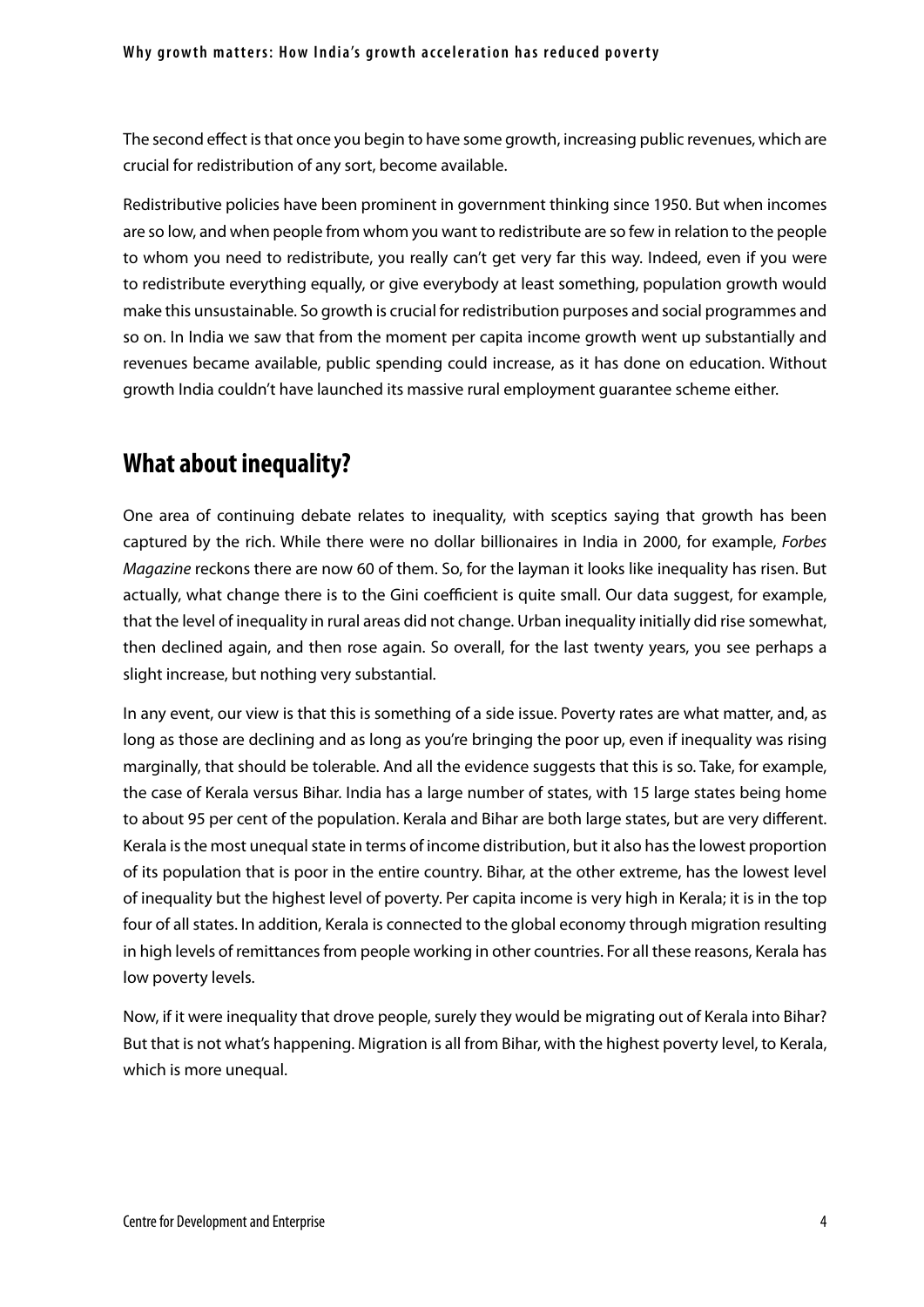### **But…**

Despite the successes, India has not seen the kind of massive, rapid decline in poverty that occurred in countries like Korea and Taiwan in the '60s and '70s, or in China in the last three decades. The explanation for the difference lies in the fact that manufacturing in India has not grown as rapidly as it did in the other countries. In fact, most of India's growth is concentrated in the services sector. Within manufacturing, especially labour-intensive firms that typically employ a lot of workers and produce things like apparel, footwear and light consumer-good have not done all that well. And it is this that accounts not only for the smaller effect of growth on poverty that other countries experienced , but also for the general poor performance of manufacturing. Why has this been the case?

India has seen a lot of reform since 1991. Prior to that, it was among the most highly regulated and protected economies in the world. The earlier approach was to use industrial policy to grow and diversify the economy, but it created a huge mess. Indiscriminately, the government protected every single industry under the banner of diversification. If you said you wanted to produce something but were facing competition from abroad, they stopped the import of these products. So basically, protection was provided on demand in the name of diversification.

Since 1991, however, industries like telecommunications, airlines and banking were granted liberal entry of private entrepreneurs and the economy was opened to foreign investment. This is what lifted economic growth. In some areas—the labour market in particular—the economy is still very much regulated.

The labour situation is incredibly complicated: when you go from six workers to seven in a firm, the Trade Unions Act kicks in. When you go from nine to ten, the Factories Act kicks in. And when you go from 19 to 20, something else kicks in, as happens again when you go from 49 to 50 and 99 to 100. The biggest killer is the Industrial Disputes Act, which says that if you are a manufacturing firm with 100 workers or more, you cannot dismiss any of them under any circumstances unless you get prior approval from government. This is rarely given and it applies even if you go bankrupt, in which case you still have to pay your workers. This has important consequences, because investors are not going to enter into an industry if they can't exit. So India has a very pernicious set of labour laws and that really, to me, is the reason why Indian firms have remained so small on average.

The most serious impact of this stifling regime is on labour intensive industries, and you see it when you compare the distribution of firms by size in India with that of China. In India, 85 per cent of the apparel workforce is sitting in small firms employing seven workers or fewer. In China, by contrast, this is only 0,6 per cent. Look at the large firms with 200 workers or more, and you see more than 50 per cent of China's workforce being employed in those firms, while in India it is only 5 per cent.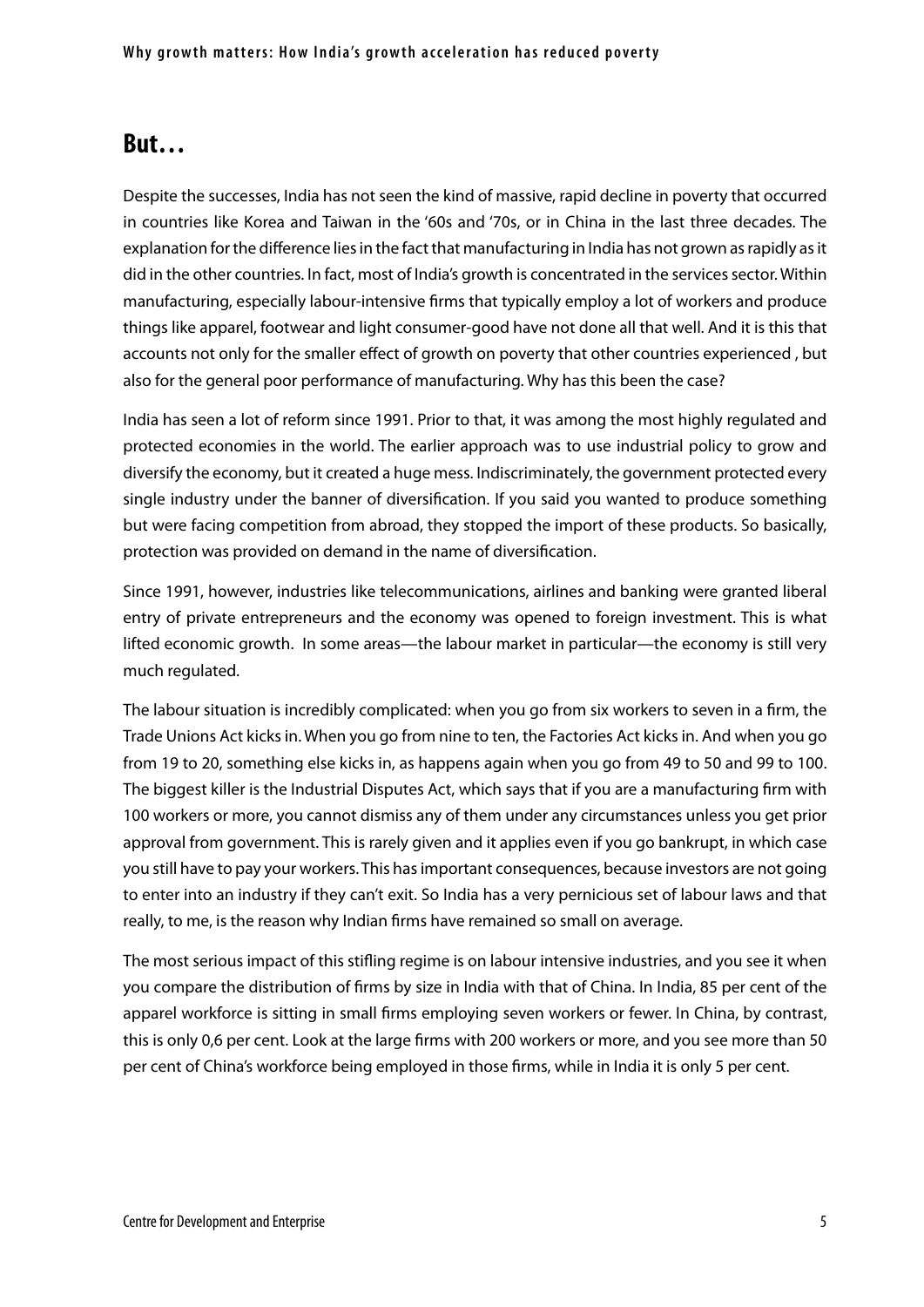



So, large firms are missing in India, especially in the labour-intensive sectors, and their presence, as you see in all sectors that do well, is critical. Sectors that have large firms, will see the medium and small firms flourish. But sectors where the large firms or even the medium sized firms are missing, and where small sized firms are predominant, generally have very low productivity. The reason for this is that the innovation process, for both end products and production processes, is generally driven by the larger firms. Also, large firms demand quality from the medium and small firms that are their suppliers. Basically, large firms define the industry's dynamism.

The opposite example of what we see in manufacturing is visible in the auto-industry in India. This has really flourished, and went from producing half a million cars only eight or nine years ago to 3 million today, which is a growth rate of 15 to 20 per cent a year. This suggests that it is possible to have large firms, despite the nature of the labour market regime. But it's important to recognise a key difference between apparel and motor vehicle manufacturing: in the former, labour costs are a very substantial component of total costs, whereas in motor vehicles, labour costs are a much smaller proportion of costs. This means that motor vehicle manufacturers are able to absorb the risks and costs of employing people, something that isn't true of large labour-intensive firms.

### **Concluding remarks**

To summarise, then, I would say that the key lesson to learn from India is the importance of growth. Let me illustrate that by noting that it is true that the period of most rapid poverty reduction—2005 to 2010—was the period of most rapid growth but was also the period during which India's largest public programme for poverty reduction—the rural employment guarantee scheme—started. Seeing this, some people say, 'Was it redistribution or was it acceleration in growth that caused the reduction in poverty'? My response to that question is, 'Where would the employment guarantee scheme be without growth?' It is the availability of the revenues through higher growth and much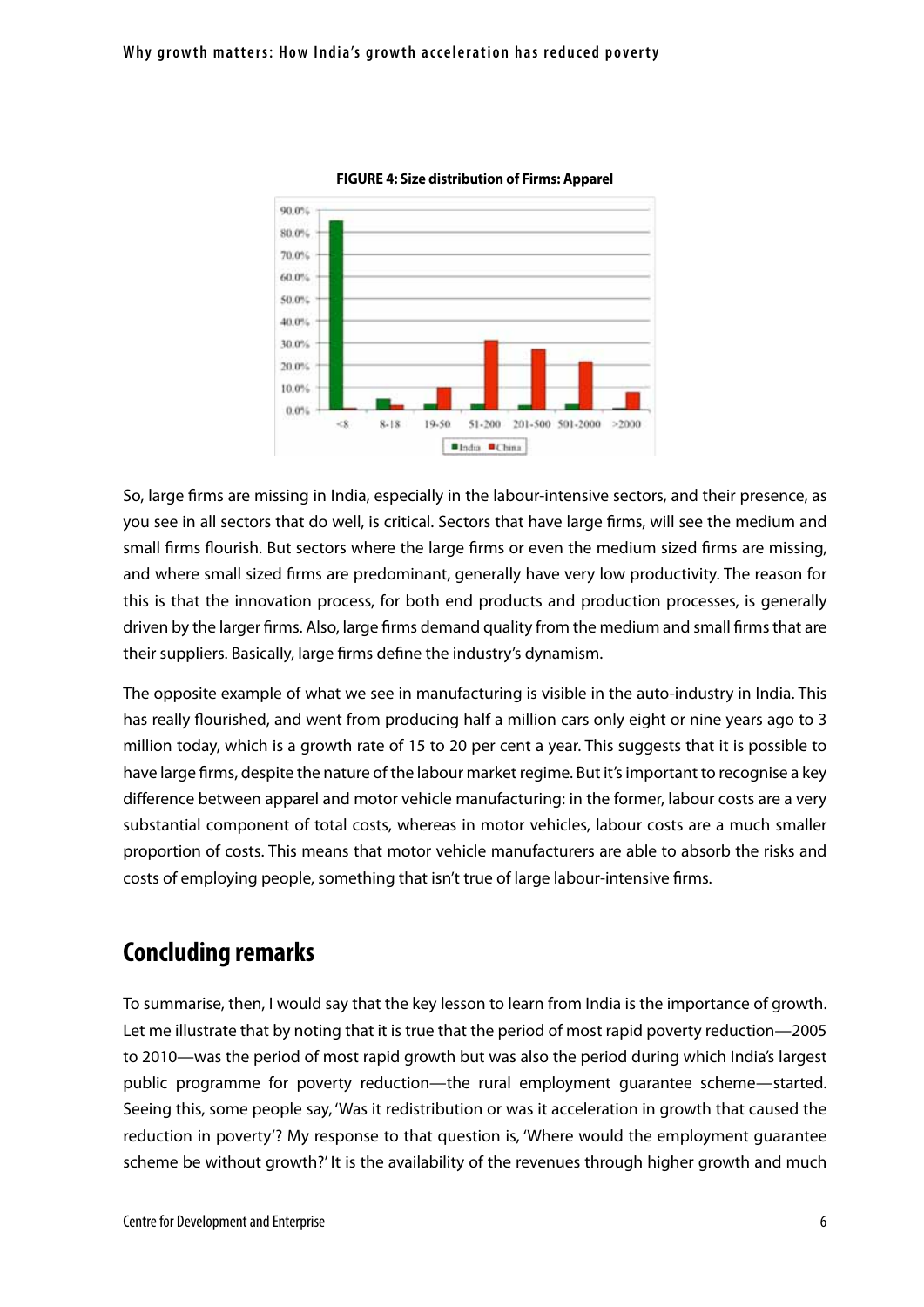### Why growth matters: How India's growth acceleration has reduced poverty

larger revenues that enable you to undertake that programme. Frankly, it doesn't matter whether it was done using the instrument of redistribution, which I think most democracies have got to do to some degree at least. But it's vital that you don't do it in a way that kills growth. That is something to watch out for.

So that is where I come out on this. Not ideological about whether you help the poorest through redistribution—if you can deliver through redistribution politically, certainly do so, but without really compromising growth too much. A small compromise that has a big poverty reducing effect may be okay. But if you go too far and really compromise growth, you're in trouble.

Next year, 2014 is an election year in India. We hope that more reform is going to come in and pick up where the prior government left off. Unfortunately, the current government, even though it is headed by a Prime Minister who pioneered India's economic reforms in 1991, hasn't carried forward the reform process. So we are all waiting eagerly for next year, and hopefully we'll get a change of leadership for the better.